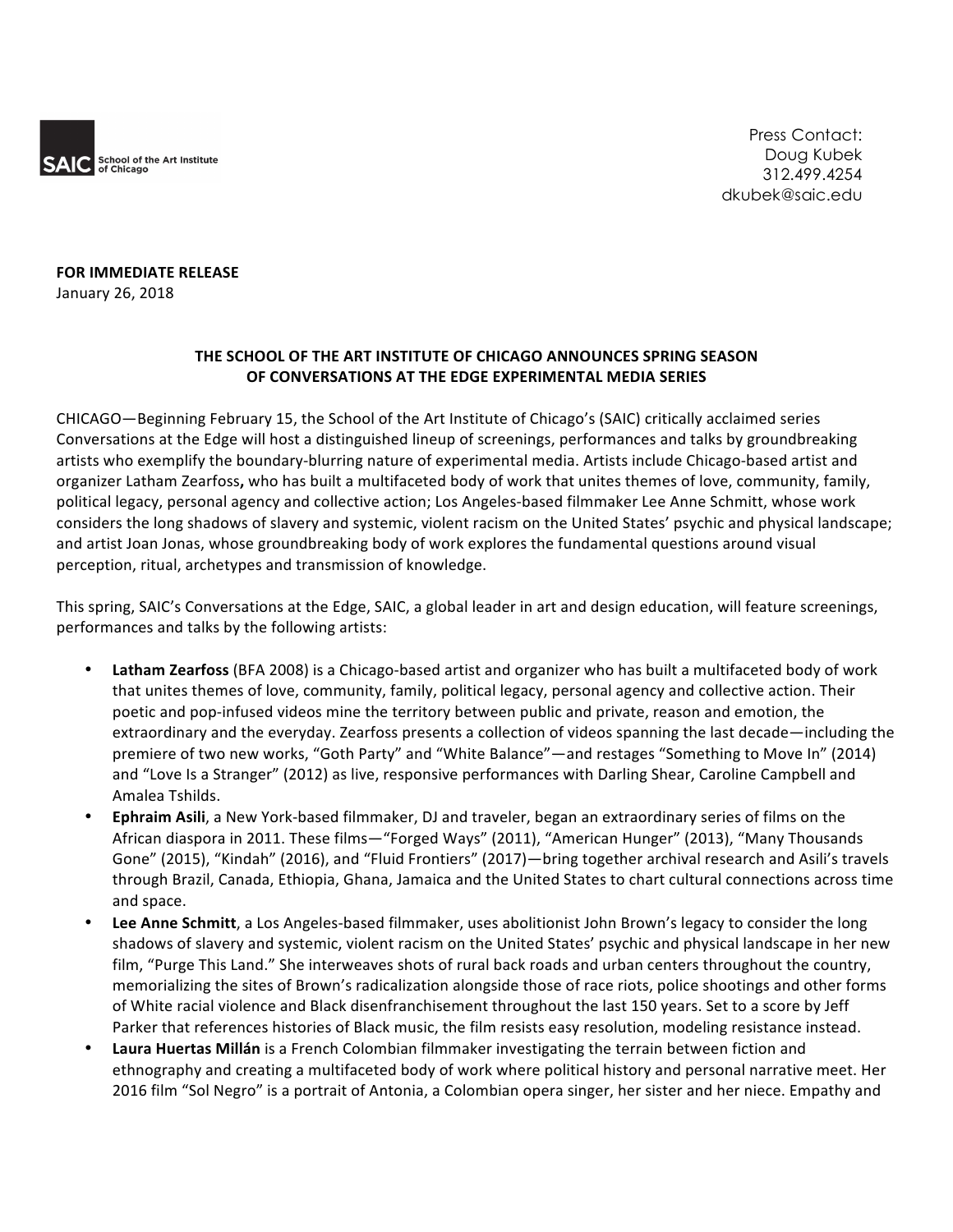anger are exchanged between the women as they each reckon with feelings of deep sorrow and entrapment within themselves and within the family. "La Libertad" (2017) centers on a Mesoamerican matriarchal family that has inherited and mastered the art of weaving on the backstrap loom to explore the ties that bind labor and creativity. Across both of these ethnographic fictions, Huertas Millán's careful attention to detail reflects the exquisite experience of everyday life.

- **Edward Owens** (SAIC 1966–67), a young African American artist from the South Side of Chicago, burst onto New York's artistic underground scene in the mid 1960s with a series of strikingly beautiful films of heartbreak, queer desire and his own family. These films were lauded by his contemporaries; for example, critic Parker Tyler included Owens' 1967 film "Remembrance: A Portrait Study" as one of the avant-garde's key works in his landmark study "Underground Film: A Critical History." Despite these achievements, Owens' works have been largely overlooked until recent efforts by critic Ed Halter and New York's Film-Makers' Cooperative to bring them to new light.
- **Thorsten Trimpop's** (Assistant Professor of Film, Video, New Media and Animation) films explore the many ways cultural, political and ecological histories are borne by individuals in their daily lives. His most recent feature, "Furusato," exposes the devastating effects of the Fukushima Daiichi Nuclear Power Plant meltdown on the surrounding landscape and its inhabitants. Shot over the course of four years, the film follows a media-savvy activist, a horse breeder, a teen-rocker and a nuclear engineer for the Tokyo Electric Power Company as they struggle to cope with the fallout of the ongoing disaster.
- **Hayoun Kwon** is a Paris-based South Korean artist whose films and virtual reality projects present new realms for history and memory through a unique interplay of documentary techniques and animation technologies. Kwon's striking images reflect the shifting psychic and geopolitical realities of her subjects. The artist presents a selection of films, two recent virtual reality projects and discusses the ideas and technologies that sustain her practice.
- Astria Suparak and Brett Kashmere are the curators of "The Nation's Finest." Featuring works by Haig Aivazian, I AM A BOYS CHOIR, Tara Mateik, Nam June Paik, Keith Piper, Lillian Schwartz and the internet, this program deconstructs the athlete's body—how it is used for national, political and social agendas, and how it is viewed and recrafted by artists (who are sometimes athletic).
- **Joan Jonas** has a groundbreaking body of work that spans video, performance, dance, installation and drawing to explore fundamental questions around visual perception, ritual, archetypes and transmission of knowledge. Initially trained as a sculptor, she began experimenting with performance in the late 1960s, merging elements of contemporary dance, Japanese Noh theater and props like masks, mirrors, and eventually, video cameras and monitors. Jonas presents an overview of her practice, including a selection of films and videos from across her career.

Each year Conversations at the Edge highlights groundbreaking media artists through its weekly series of screenings, artist talks and performances. Conversations at the Edge is organized by SAIC's Department of Film, Video, New Media and Animation in collaboration with the Gene Siskel Film Center and SAIC's Video Data Bank.

## **Conversations at the Edge Schedule**

Programs take place Thursdays at 6 p.m. at the Gene Siskel Film Center, 164 N. State St., unless otherwise noted.

**Latham Zearfoss: Home Movies** February 15 *Latham Zearfoss in person*

**Ephraim Asili: The Diaspora Series** February 22